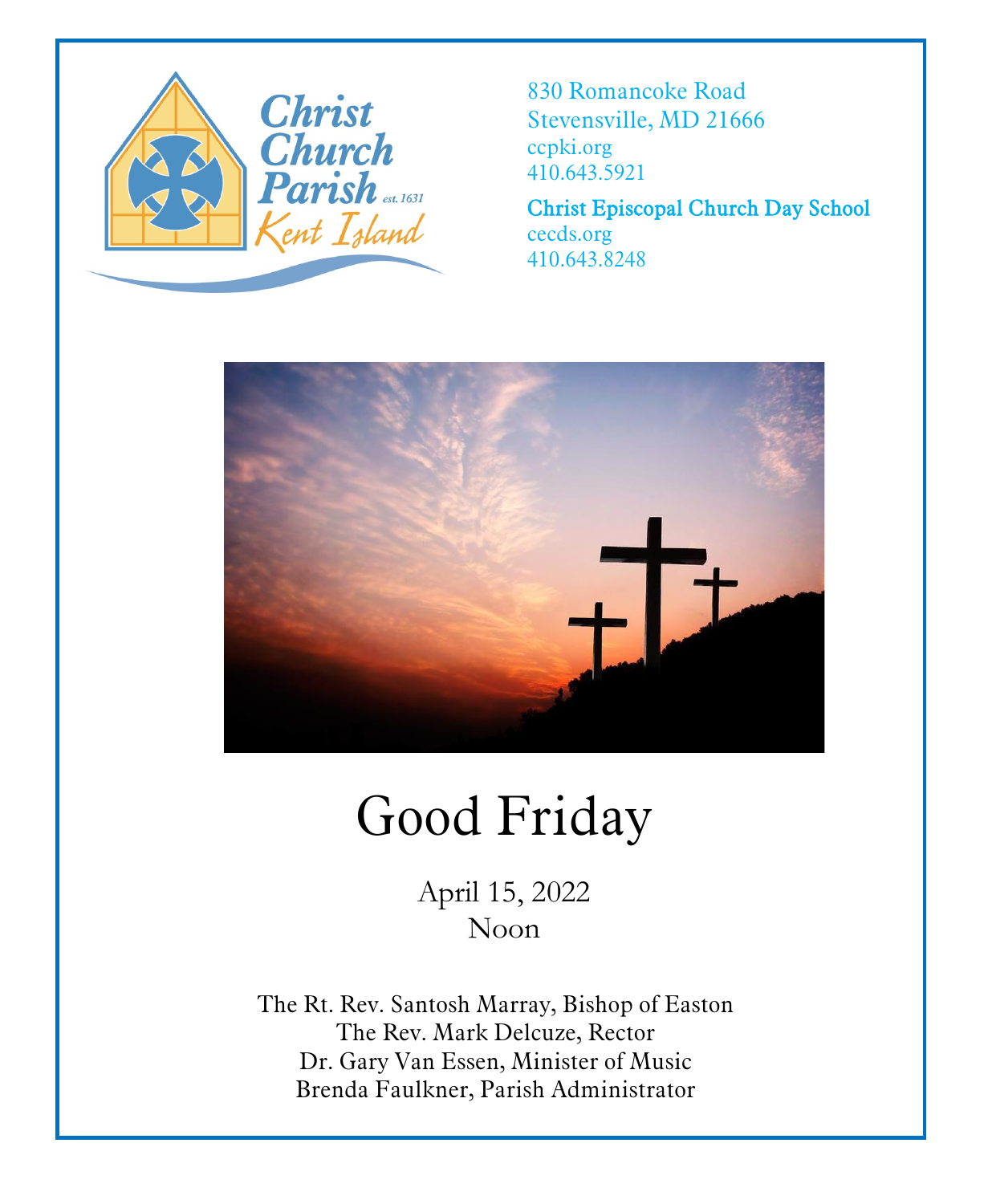# **Solemn Liturgy for Good Friday The Gathering**

*On this day the ministers enter in silence.* 

*All then kneel for silent prayer, after which the Celebrant begins the liturgy with the Collect of the Day.*

#### **\*The Collect of the Day**

| Celebrant | Blessed be our God.      |
|-----------|--------------------------|
| People    | For ever and ever. Amen. |
| Celebrant | Let us pray.             |

 Almighty God, we pray you graciously to behold this your family, for whom our Lord Jesus Christ was willing to be betrayed, and given into the hands of sinners, and to suffer death upon the cross; who now lives and reigns with you and the Holy Spirit, one God, for ever and ever. A**men***.*

\*Please kneel as able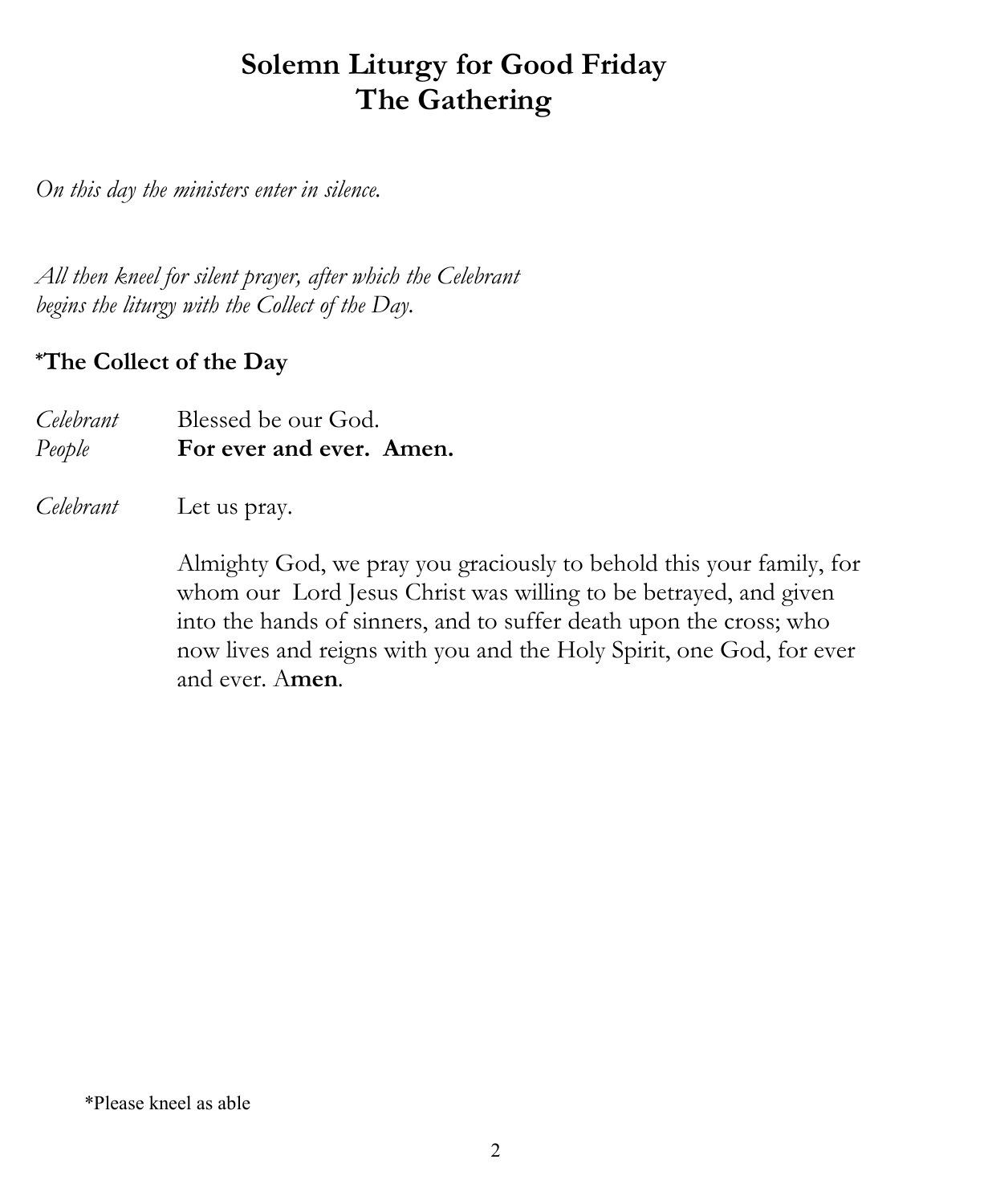#### **The Word of God**

#### **The First Lesson** Isaiah 52:13-53:12

See, my servant shall prosper; he shall be exalted and lifted up, and shall be very high. Just as there were many who were astonished at him—so marred was his appearance, beyond human semblance, and his form beyond that of mortals—so he shall startle many nations; kings shall shut their mouths because of him; for that which had not been told them they shall see, and that which they had not heard they shall contemplate. Who has believed what we have heard? And to whom has the arm of the Lord been revealed? For he grew up before him like a young plant, and like a root out of dry ground; he had no form or majesty that we should look at him, nothing in his appearance that we should desire him. He was despised and rejected by others; a man of suffering and acquainted with infirmity; and as one from whom others hide their faces he was despised and we held him of no account. Surely he has borne our infirmities and carried our diseases; yet we accounted him stricken, struck down by God, and afflicted. But he was wounded for our transgressions, crushed for our iniquities; upon him was the punishment that made us whole, and by his bruises we are healed. All we like sheep have gone astray; we have all turned to our own way, and the Lord has laid on him the iniquity of us all. He was oppressed, and he was afflicted, yet he did not open his mouth; like a lamb that is led to the slaughter, and like a sheep that before its shearers is silent, so he did not open his mouth. By a perversion of justice he was taken away. Who could have imagined his future? For he was cut off from the land of the living, stricken for the transgression of my people. They made his grave with the wicked and his tomb with the rich, although he had done no violence, and there was no deceit in his mouth. Yet it was the will of the Lord to crush him with pain. When you make his life an offering for sin, he shall see his offspring, and shall prolong his days; through him the will of the Lord shall prosper. Out of his anguish he shall see light; he shall find satisfaction through his knowledge. The righteous one, my servant, shall make many righteous, and he shall bear their iniquities. Therefore I will allot him a portion with the great, and he shall divide the spoil with the strong; because he poured out himself to death, and was numbered with the transgressors; yet he bore the sin of many, and made intercession for the transgressors.

*Reader* The Word of the Lord *People* **Thanks be to God**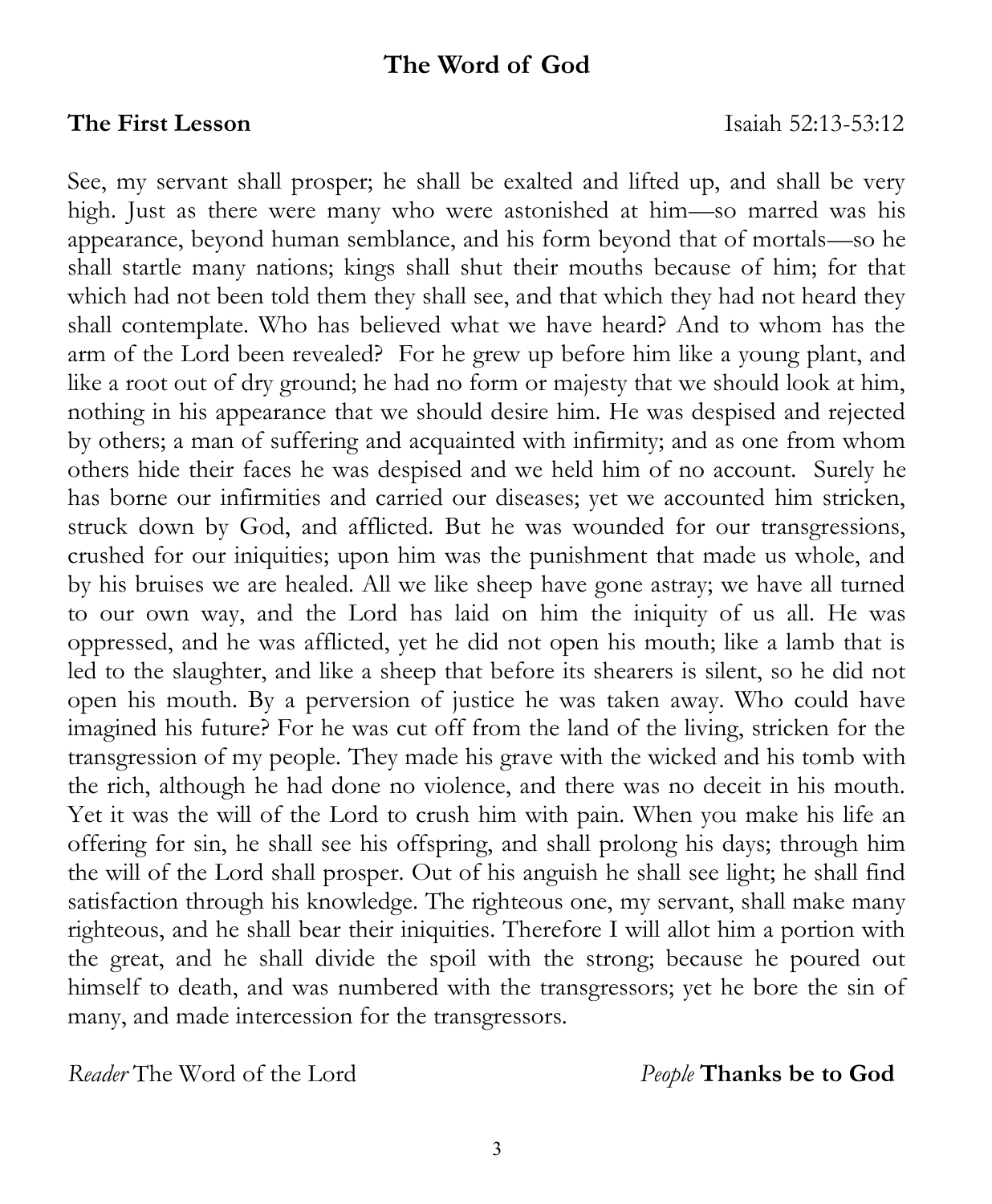## **The Psalm**  Psalm 22: 1-11 *Read responsively by verse*

| $\mathbf{1}$   | My God, my God, why have you forsaken me? *<br>and are so far from my cry and from the words of my distress?   |
|----------------|----------------------------------------------------------------------------------------------------------------|
| $\mathbf{2}$   | O my God, I cry in the daytime, but you do not answer; *<br>by night as well, but I find no rest.              |
| 3              | Yet you are the Holy One, *<br>enthroned upon the praises of Israel.                                           |
| $\overline{4}$ | Our forefathers put their trust in you; *<br>they trusted, and you delivered them.                             |
| 5              | They cried out to you and were delivered; *<br>they trusted in you and were not put to shame.                  |
| 6              | But as for me, I am a worm and no man, *<br>scorned by all and despised by the people.                         |
| 7              | All who see me laugh me to scorn; *<br>they curl their lips and wag their heads, saying,                       |
| 8              | "He trusted in the LORD; let him deliver him; *<br>let him rescue him, if he delights in him."                 |
| 9              | Yet you are he who took me out of the womb, $*$<br>and kept me safe upon my mother's breast.                   |
| 10             | I have been entrusted to you ever since I was born; *<br>you were my God when I was still in my mother's womb. |
| 11             | Be not far from me, for trouble is near, $*$<br>and there is none to help.                                     |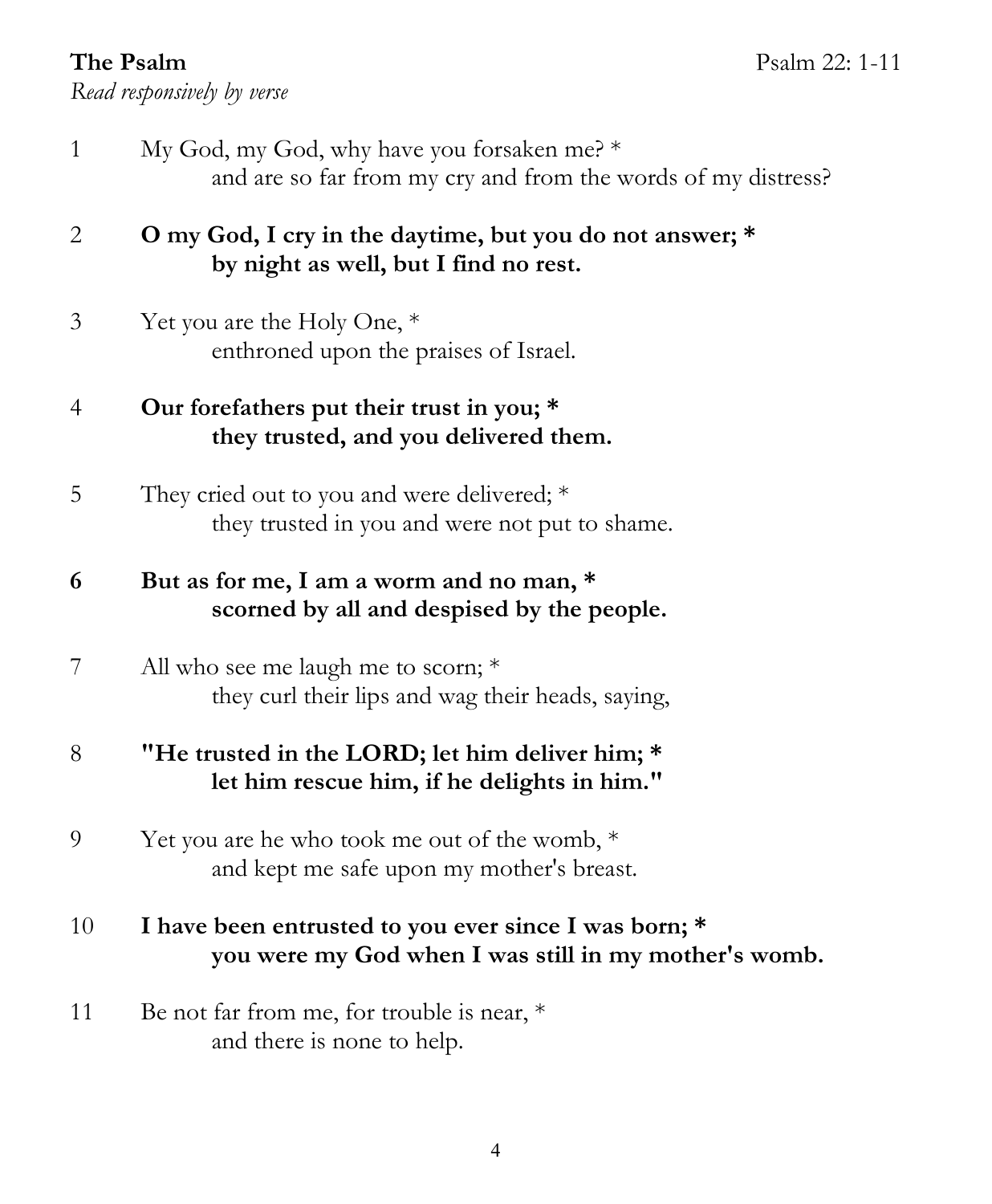Since, then, we have a great high priest who has passed through the heavens, Jesus, the Son of God, let us hold fast to our confession. For we do not have a high priest who is unable to sympathize with our weaknesses, but we have one who in every respect has been tested as we are, yet without sin. Let us therefore approach the throne of grace with boldness, so that we may receive mercy and find grace to help in time of need. In the days of his flesh, Jesus offered up prayers and supplications, with loud cries and tears, to the one who was able to save him from death, and he was heard because of his reverent submission. Although he was a Son, he learned obedience through what he suffered; and having been made perfect, he became the source of eternal salvation for all who obey him.

*Reader* The Word of the Lord *People* **Thanks be to God**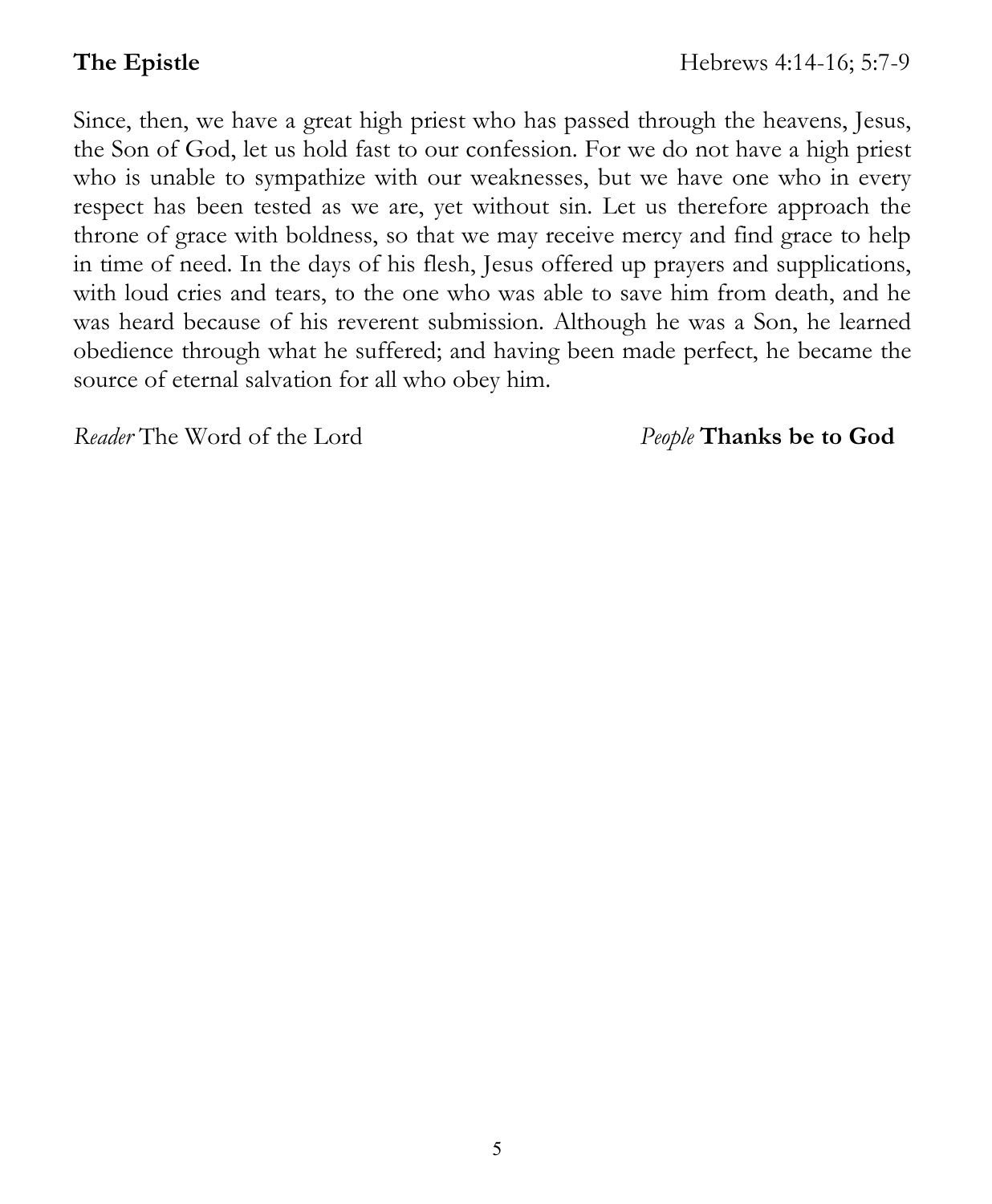## **The Passion of our Savior Jesus Christ according to John**

*The congregation may be seated for the first part of the Passion.* 

*At the verse which mentions the arrival at Golgotha ALL STAND.*

Pilate took Jesus and had him flogged. And the soldiers wove a crown of thorns and put it on his head, and they dressed him in a purple robe. They kept coming up to him, saying, "Hail, King of the Jews!" and striking him on the face. Pilate went out again and said to them, "Look, I am bringing him out to you to let you know that I find no case against him." So Jesus came out, wearing the crown of thorns and the purple robe. Pilate said to them, "Here is the man!" When the chief priests and the police saw him, they shouted, "Crucify him! Crucify him!" Pilate said to them, "Take him yourselves and crucify him; I find no case against him." The Jews answered him, "We have a law, and according to that law he ought to die because he has claimed to be the Son of God."

Now when Pilate heard this, he was more afraid than ever. He entered his headquarters again and asked Jesus, "Where are you from?" But Jesus gave him no answer. Pilate therefore said to him, "Do you refuse to speak to me? Do you not know that I have power to release you, and power to crucify you?" Jesus answered him, "You would have no power over me unless it had been given you from above; therefore the one who handed me over to you is guilty of a greater sin." From then on Pilate tried to release him, but the Jews cried out, "If you release this man, you are no friend of the emperor. Everyone who claims to be a king sets himself against the emperor."

When Pilate heard these words, he brought Jesus outside and sat on the judge's bench at a place called The Stone Pavement, or in Hebrew Gabbatha. Now it was the day of Preparation for the Passover; and it was about noon. He said to the Jews, "Here is your King!" They cried out, "Away with him! Away with him! Crucify him!" Pilate asked them, "Shall I crucify your King?" The chief priests answered, "We have no king but the emperor." Then he handed him over to them to be crucified.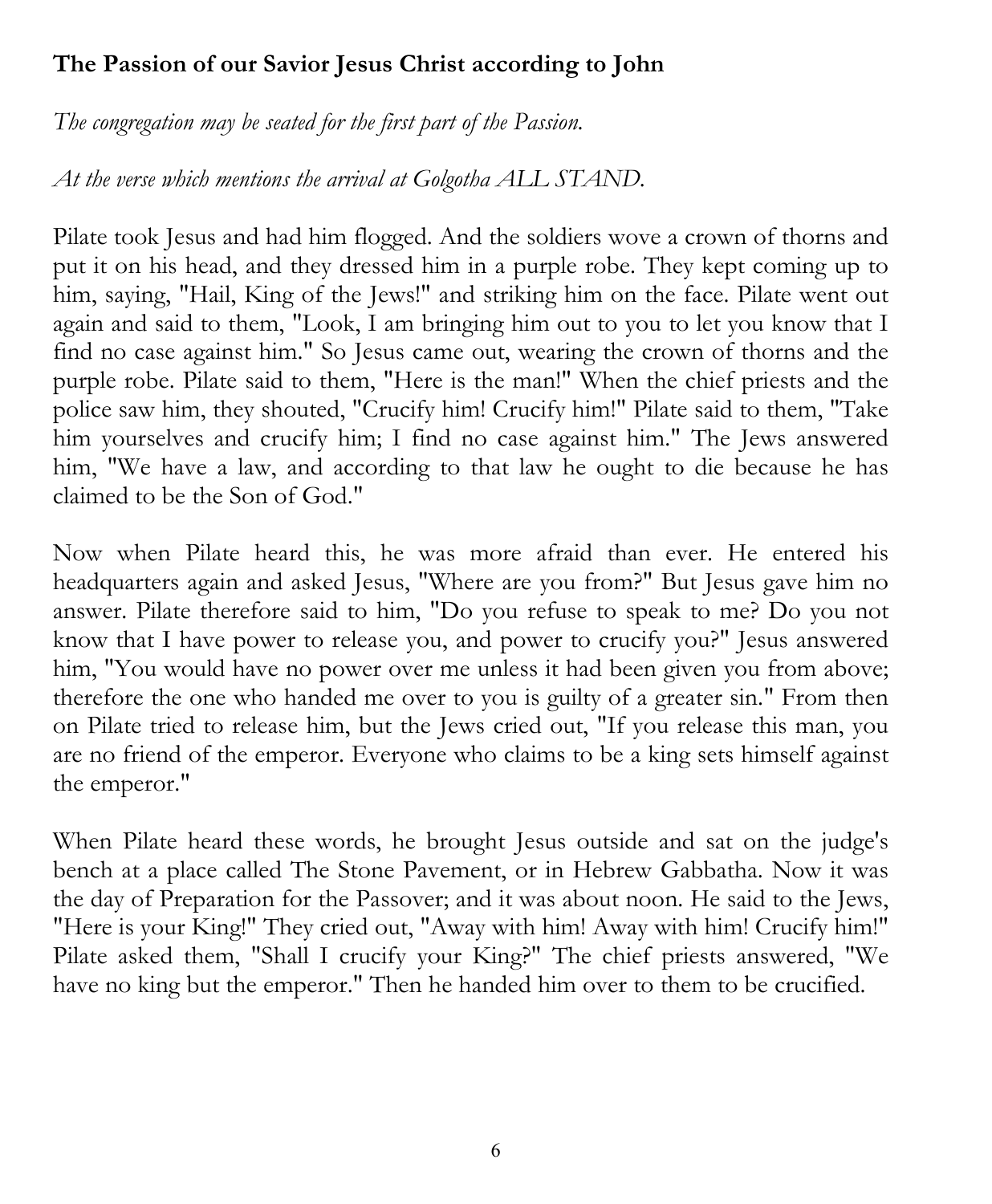So they took Jesus; and carrying the cross by himself, he went out to what is called The Place of the Skull, which in Hebrew is called Golgotha. < +ALL STAND > There they crucified him, and with him two others, one on either side, with Jesus between them. Pilate also had an inscription written and put on the cross. It read, "Jesus of Nazareth, the King of the Jews." Many of the Jews read this inscription, because the place where Jesus was crucified was near the city; and it was written in Hebrew, in Latin, and in Greek. Then the chief priests of the Jews said to Pilate, "Do not write, 'The King of the Jews,' but, 'This man said, I am King of the Jews.'" Pilate answered, "What I have written I have written." When the soldiers had crucified Jesus, they took his clothes and divided them into four parts, one for each soldier. They also took his tunic; now the tunic was seamless, woven in one piece from the top. So they said to one another, "Let us not tear it, but cast lots for it to see who will get it." This was to fulfill what the scripture says,

"They divided my clothes among themselves, and for my clothing they cast lots."

And that is what the soldiers did.

Meanwhile, standing near the cross of Jesus were his mother, and his mother's sister, Mary the wife of Clopas, and Mary Magdalene. When Jesus saw his mother and the disciple whom he loved standing beside her, he said to his mother, "Woman, here is your son." Then he said to the disciple, "Here is your mother." And from that hour the disciple took her into his own home.

After this, when Jesus knew that all was now finished, he said (in order to fulfill the scripture), "I am thirsty." A jar full of sour wine was standing there. So they put a sponge full of the wine on a branch of hyssop and held it to his mouth. When Jesus had received the wine, he said, "It is finished." Then he bowed his head and gave up his spirit.

<sup>+</sup> Please stand as able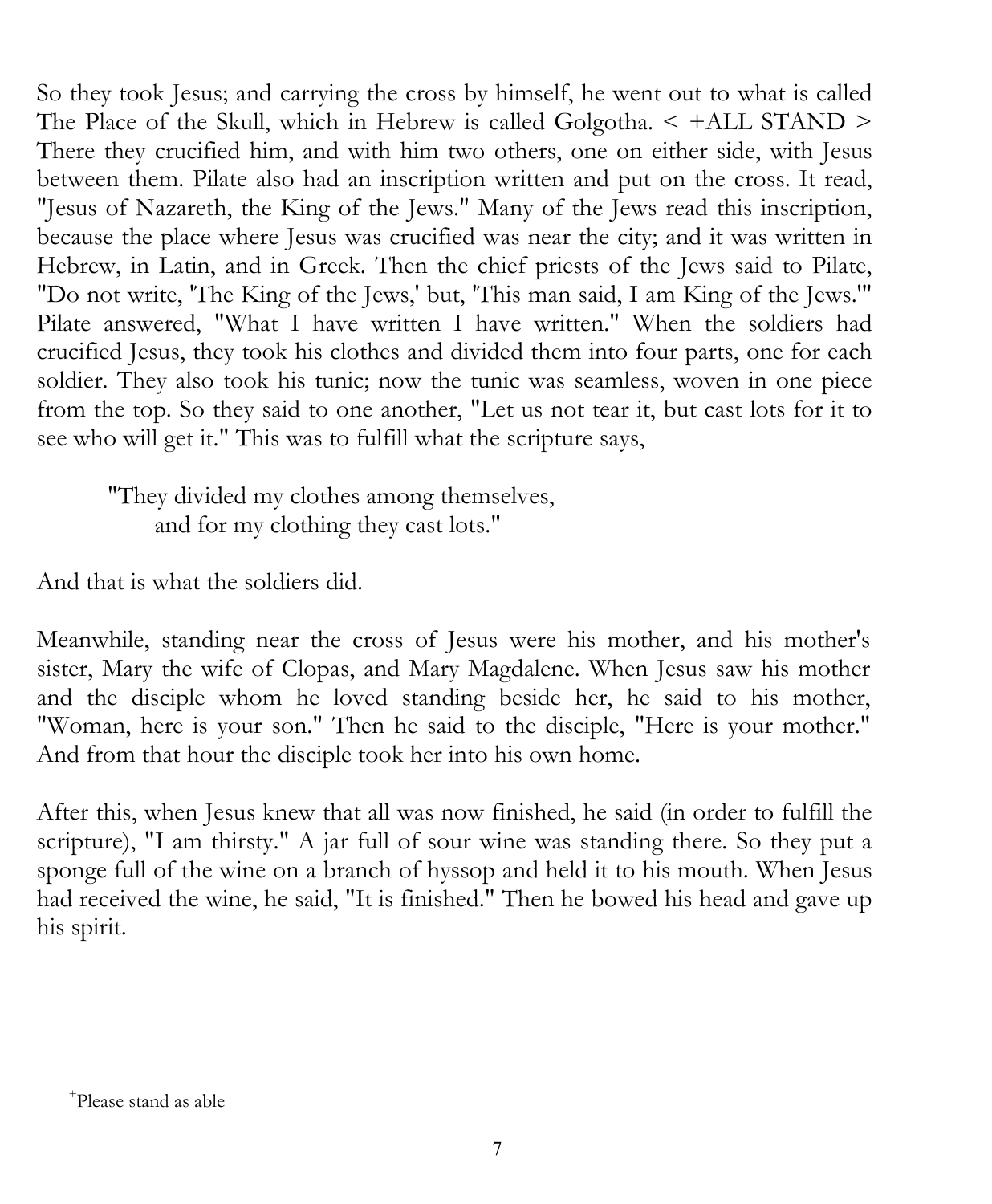Since it was the day of Preparation, the Jews did not want the bodies left on the cross during the sabbath, especially because that sabbath was a day of great solemnity. So they asked Pilate to have the legs of the crucified men broken and the bodies removed. Then the soldiers came and broke the legs of the first and of the other who had been crucified with him. But when they came to Jesus and saw that he was already dead, they did not break his legs. Instead, one of the soldiers pierced his side with a spear, and at once blood and water came out. (He who saw this has testified so that you also may believe. His testimony is true, and he knows that he tells the truth.) These things occurred so that the scripture might be fulfilled, "None of his bones shall be broken." And again another passage of scripture says, "They will look on the one whom they have pierced."

After these things, Joseph of Arimathea, who was a disciple of Jesus, though a secret one because of his fear of the Jews, asked Pilate to let him take away the body of Jesus. Pilate gave him permission; so he came and removed his body. Nicodemus, who had at first come to Jesus by night, also came, bringing a mixture of myrrh and aloes, weighing about a hundred pounds. They took the body of Jesus and wrapped it with the spices in linen cloths, according to the burial custom of the Jews. Now there was a garden in the place where he was crucified, and in the garden there was a new tomb in which no one had ever been laid. And so, because it was the Jewish day of Preparation, and the tomb was nearby, they laid Jesus there.

**The Homily** The Rev. Mark S. Delcuze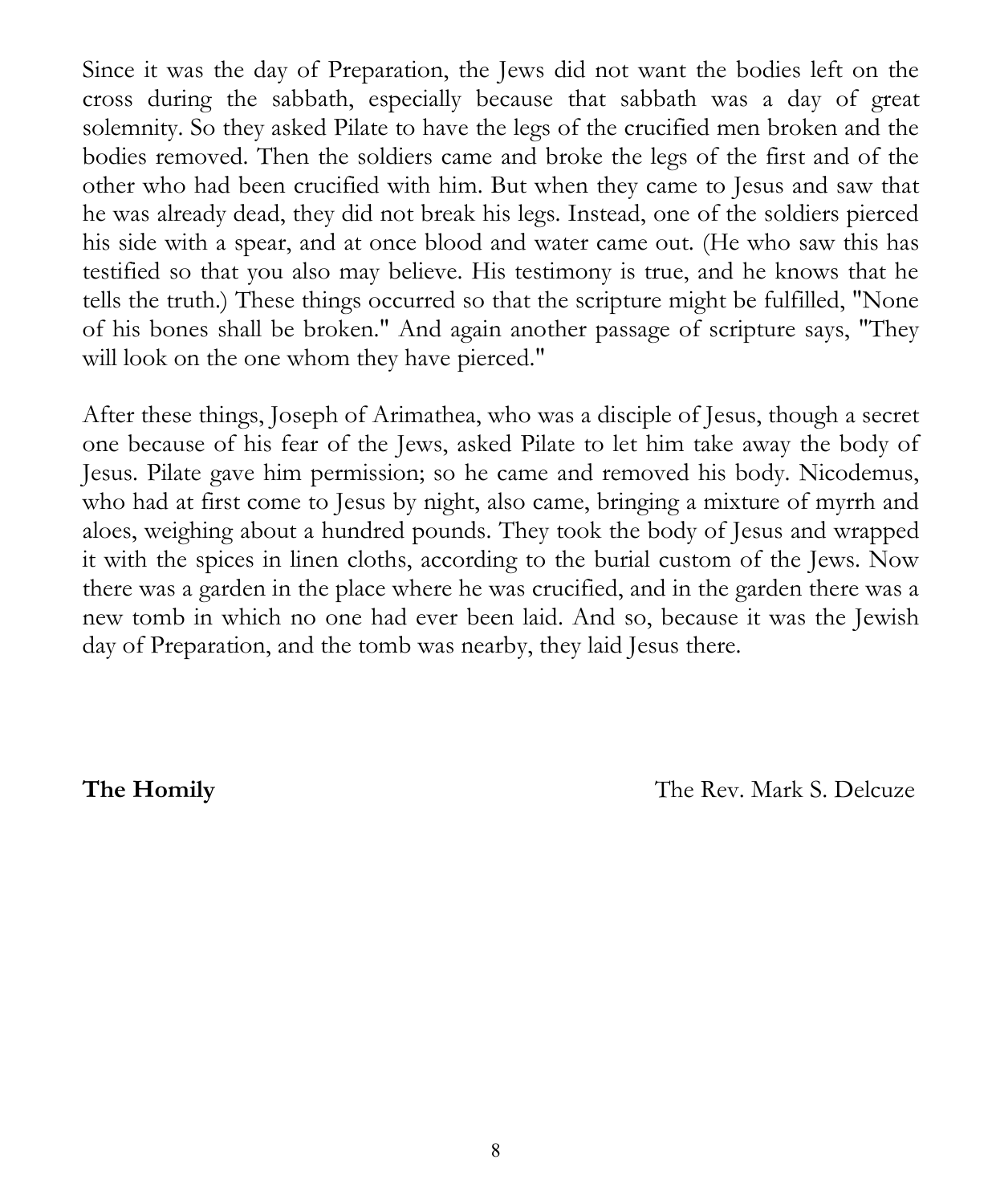

+ Please stand as able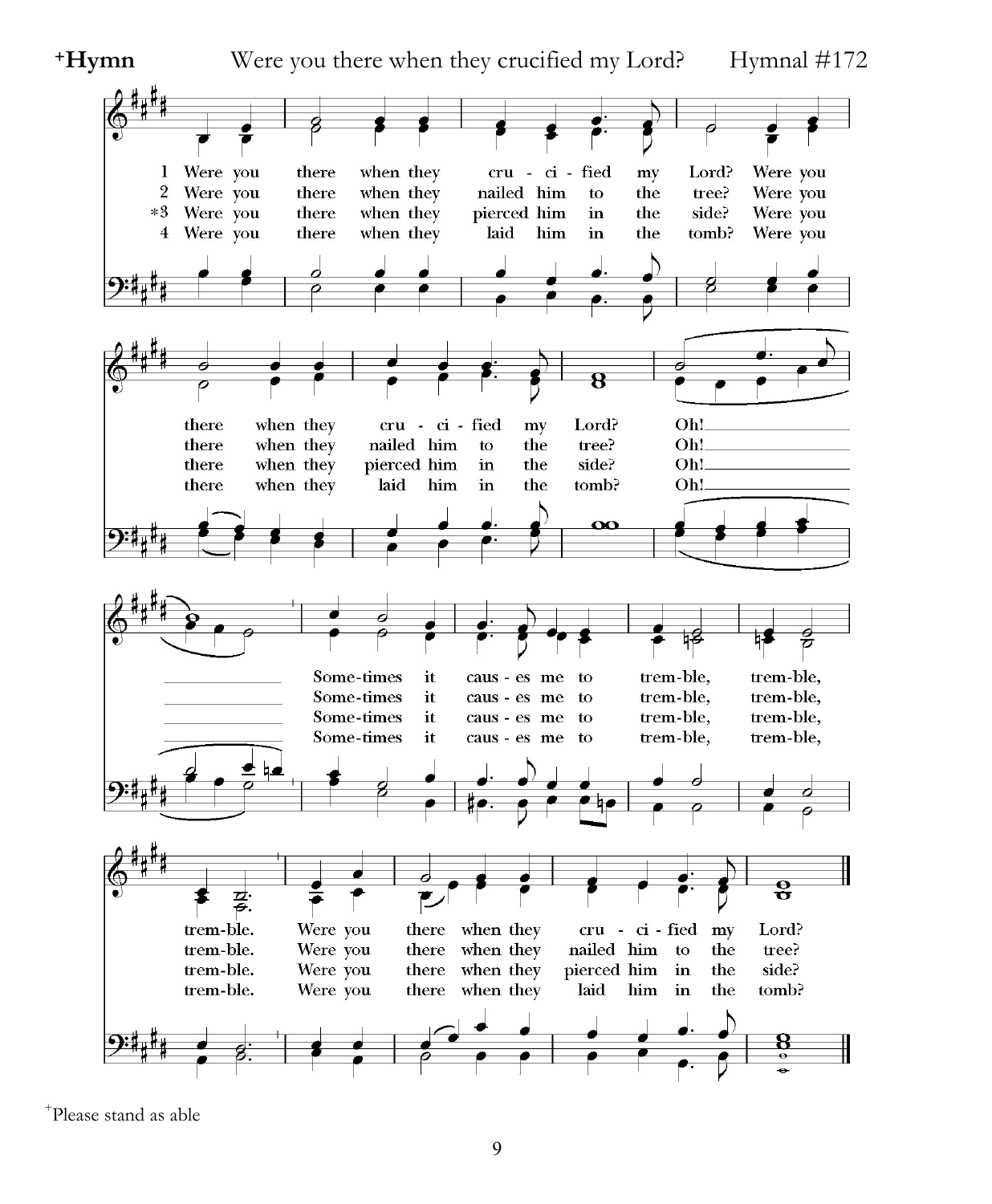## **\*The Solemn Collects** BCP pg. 277

*All standing, the Deacon, or other person appointed, says to the people*

Dear People of God: Our heavenly Father sent his Son into the world, not to condemn the world, but that the world through him might be saved; that all who believe in him might be delivered from the power of sin and death, and become heirs with him of everlasting life.

We pray, therefore, for people everywhere according to their needs.

*In the biddings which follow, the indented portions may be adapted by addition or omission, as appropriate, at the discretion of the Celebrant.* 

*The people may be directed to stand or kneel.*

*The biddings may be read by a Deacon or other person appointed. The Celebrant says the Collects.*

Let us pray for the holy Catholic Church of Christ throughout the world;

 For its unity in witness and service For all bishops and other ministers and the people whom they serve For Santosh, our Bishop, and all the people of this diocese For all Christians in this community For those about to be baptized (particularly

That God will confirm his Church in faith, increase it in love, and preserve it in peace.

*Silence*

<sup>\*</sup> Please kneel as able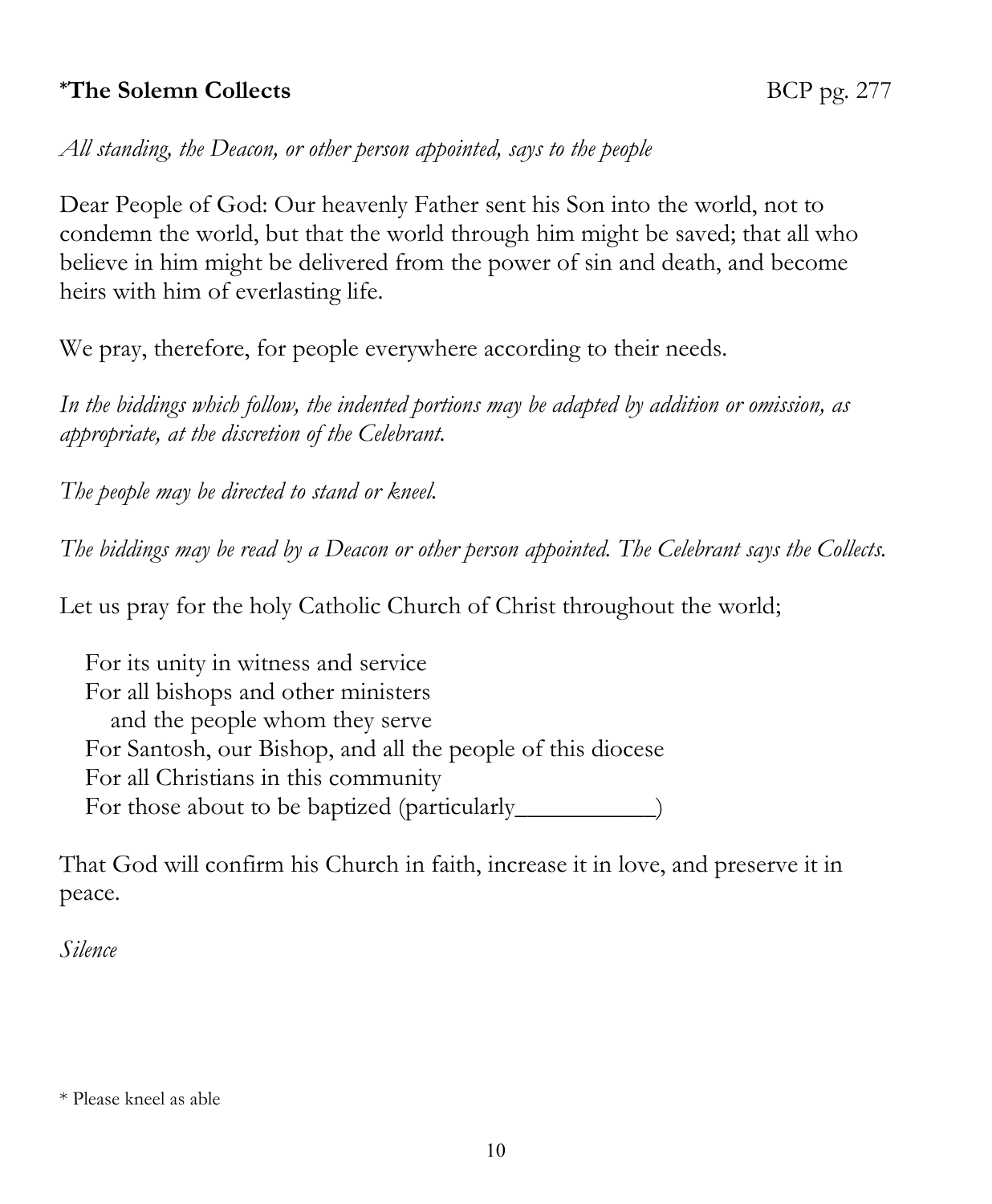Almighty and everlasting God, by whose Spirit the whole body of your faithful people is governed and sanctified: Receive our supplications and prayers which we offer before you for all members of your holy Church, that in their vocation and ministry they may truly and devoutly serve you; through our Lord and Savior Jesus Christ. **Amen***.*

Let us pray for all nations and peoples of the earth, and for those in authority among them;

 For Joseph, the President of the United States For the Congress and the Supreme Court For the Members and Representatives of the United Nations For all who serve the common good

That by God's help they may seek justice and truth, and live in peace and concord.

#### *Silence*

Almighty God, kindle, we pray, in every heart the true love of peace, and guide with your wisdom those who take counsel for the nations of the earth; that in tranquility your dominion may increase, until the earth is filled with the knowledge of your love; through Jesus Christ our Lord. **Amen***.*

Let us pray for all who suffer and are afflicted in body or in mind;

 For the hungry and the homeless, the destitute and the oppressed For the sick, the wounded, and the crippled For those in loneliness, fear, and anguish For those who face temptation, doubt, and despair For the sorrowful and bereaved For prisoners and captives, and those in mortal danger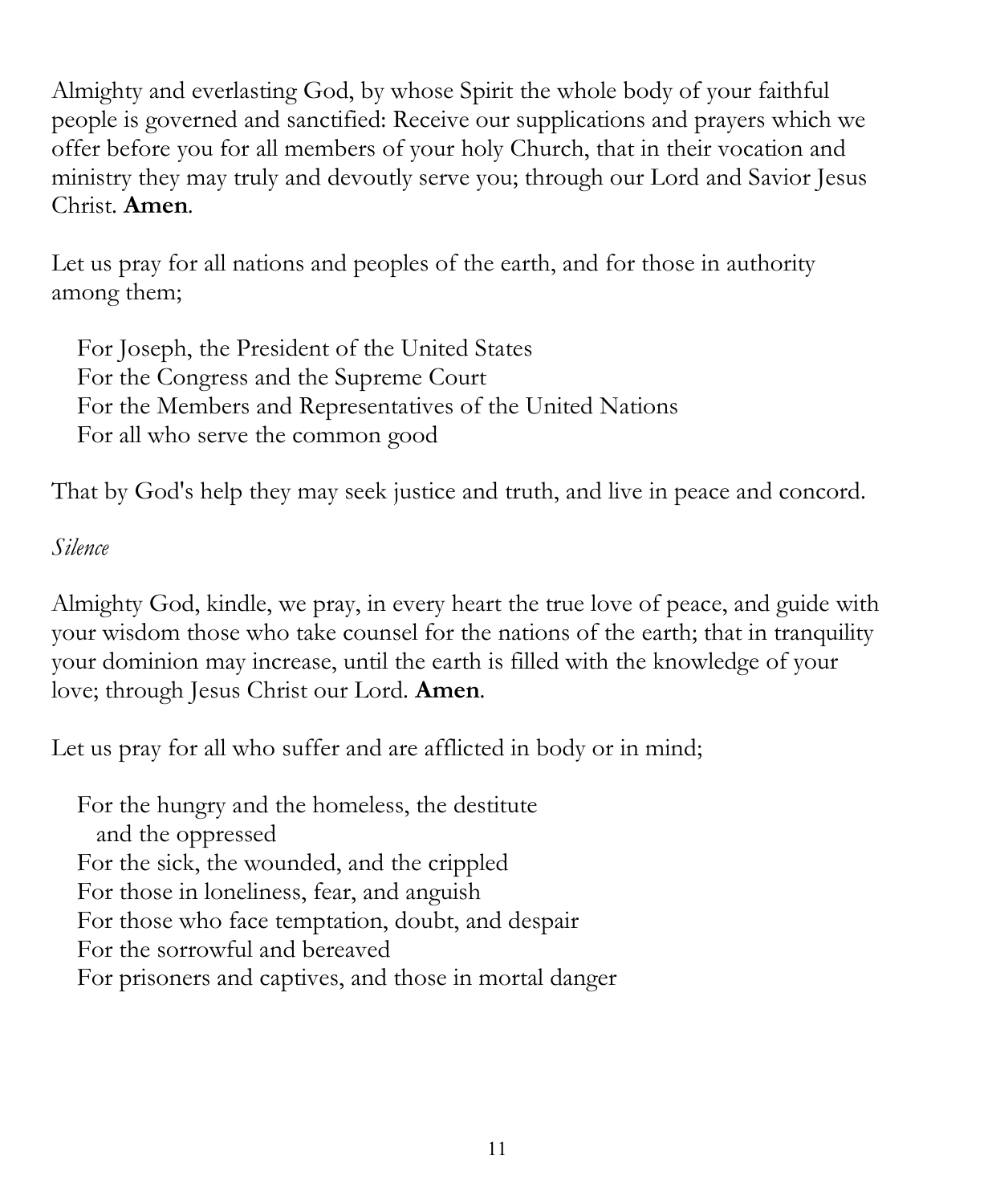That God in his mercy will comfort and relieve them, and grant them the knowledge of his love, and stir up in us the will and patience to minister to their needs.

### *Silence*

Gracious God, the comfort of all who sorrow, the strength of all who suffer: Let the cry of those in misery and need come to you, that they may find your mercy present with them in all their afflictions; and give us, we pray, the strength to serve them for the sake of him who suffered for us, your Son Jesus Christ our Lord. **Amen***.*

Let us pray for all who have not received the Gospel of Christ;

 For those who have never heard the word of salvation For those who have lost their faith For those hardened by sin or indifference For the contemptuous and the scornful For those who are enemies of the cross of Christ and persecutors of his disciples For those who in the name of Christ have persecuted others

That God will open their hearts to the truth, and lead them to faith and obedience.

## *Silence*

Merciful God, creator of all the peoples of the earth and lover of souls: Have compassion on all who do not know you as you are revealed in your Son Jesus Christ; let your Gospel be preached with grace and power to those who have not heard it; turn the hearts of those who resist it; and bring home to your fold those who have gone astray; that there may be one flock under one shepherd, Jesus Christ our Lord. **Amen**.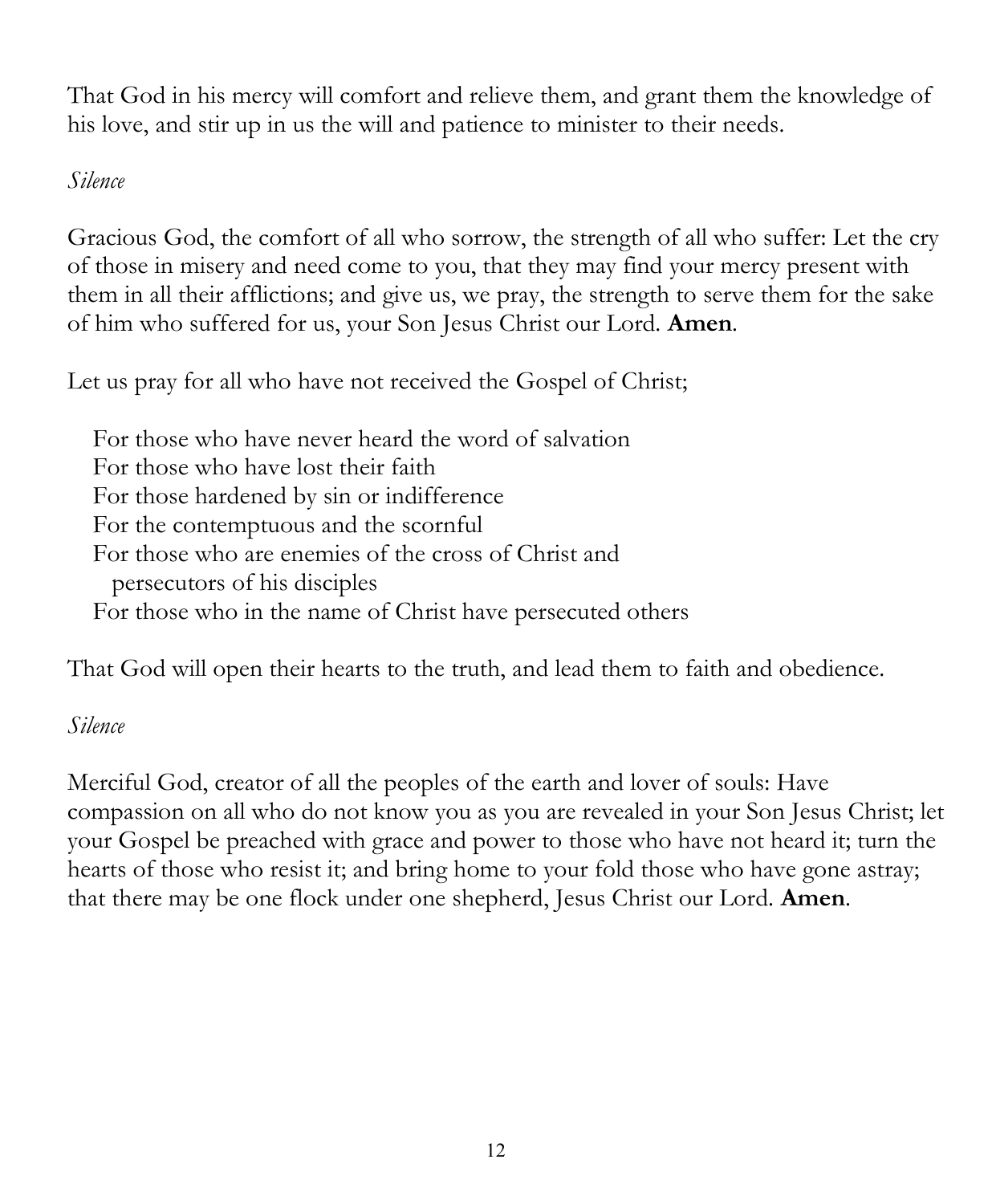Let us commit ourselves to God, and pray for the grace of a holy life, that, with all who have departed this world and have died in the peace of Christ, and those whose faith is known to God alone, we may be accounted worthy to enter into the fullness of the joy of our Lord, and receive the crown of life in the day of resurrection. *Silence*

O God of unchangeable power and eternal light: Look favorably on your whole Church, that wonderful and sacred mystery; by the effectual working of your providence, carry out in tranquility the plan of salvation; let the whole world see and know that things which were cast down are being raised up, and things which had grown old are being made new, and that all things are being brought to their perfection by him through whom all things were made, your Son Jesus Christ our Lord; who lives and reigns with you, in the unity of the Holy Spirit, one God, for ever and ever. **Amen**.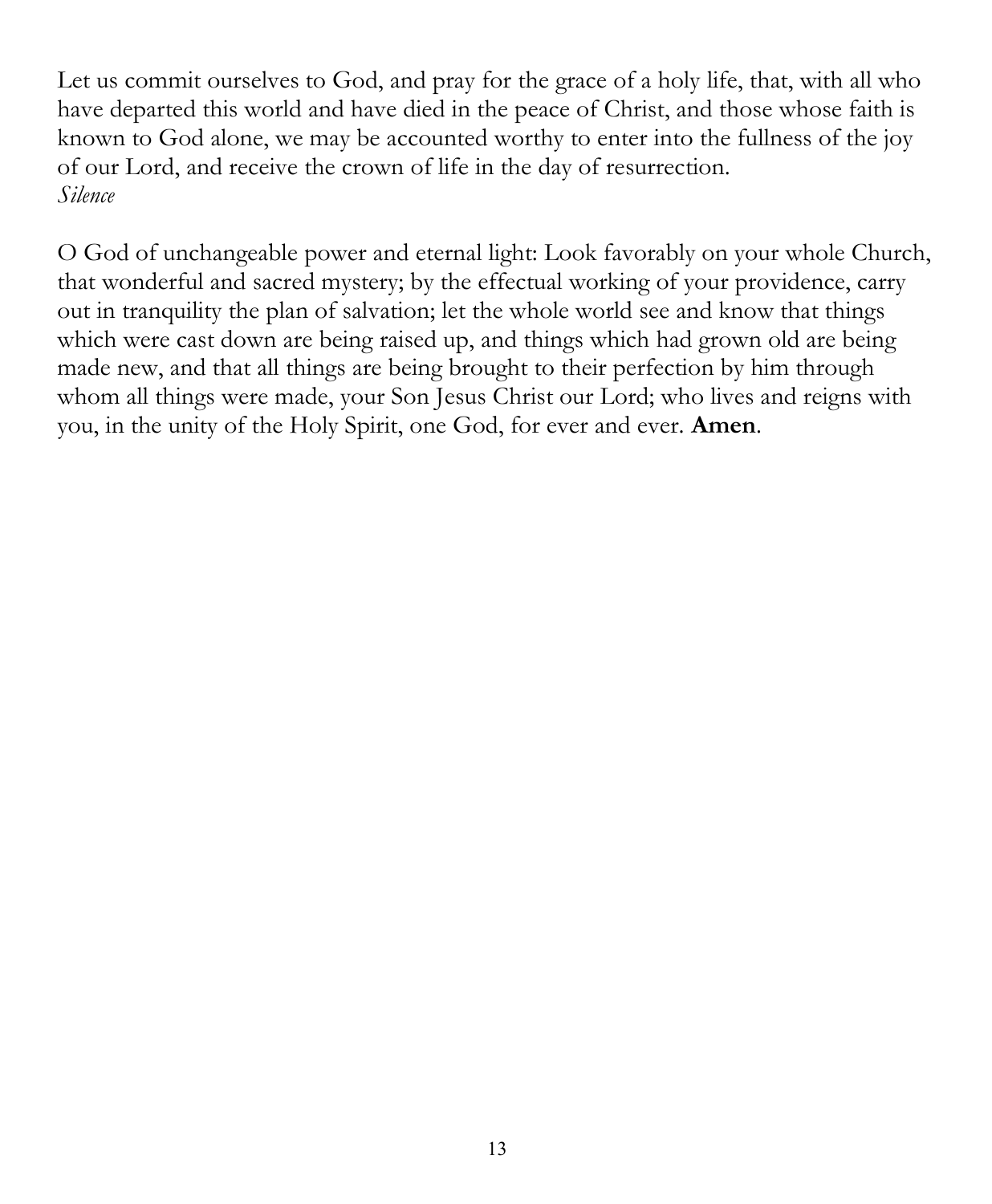## **The Veneration of the Cross**

*A wooden cross may now be brought into the church and placed in the sight of the people.*

*The congregation reads the parts in* **bold***.*

#### **Anthem 1**

We glory in your cross, O Lord,

**and praise and glorify your holy resurrection; for by virtue of your cross, joy has come to the whole world.**

May God be merciful to us and bless us,

show us the light of his countenance, and come to us.

**Let your ways be known upon earth, your saving health among all nations.**

Let the peoples praise you, O God;

let all the peoples praise you.

**We glory in your cross, O Lord, and praise and glorify your holy resurrection; for by virtue of your cross joy has come to the whole world.**

#### **Anthem 2**

We adore you, O Christ, and we bless you,

**because by your holy cross you have redeemed the world.**

If we have died with him, we shall also live with him; if we endure, we shall also reign with him.

> **We adore you, O Christ, and we bless you, because by your holy cross you have redeemed the world.**

#### **Anthem 3**

O Savior of the world,

who by thy cross and precious blood hast redeemed us:

**Save us and help us, we humbly beseech thee, O Lord.**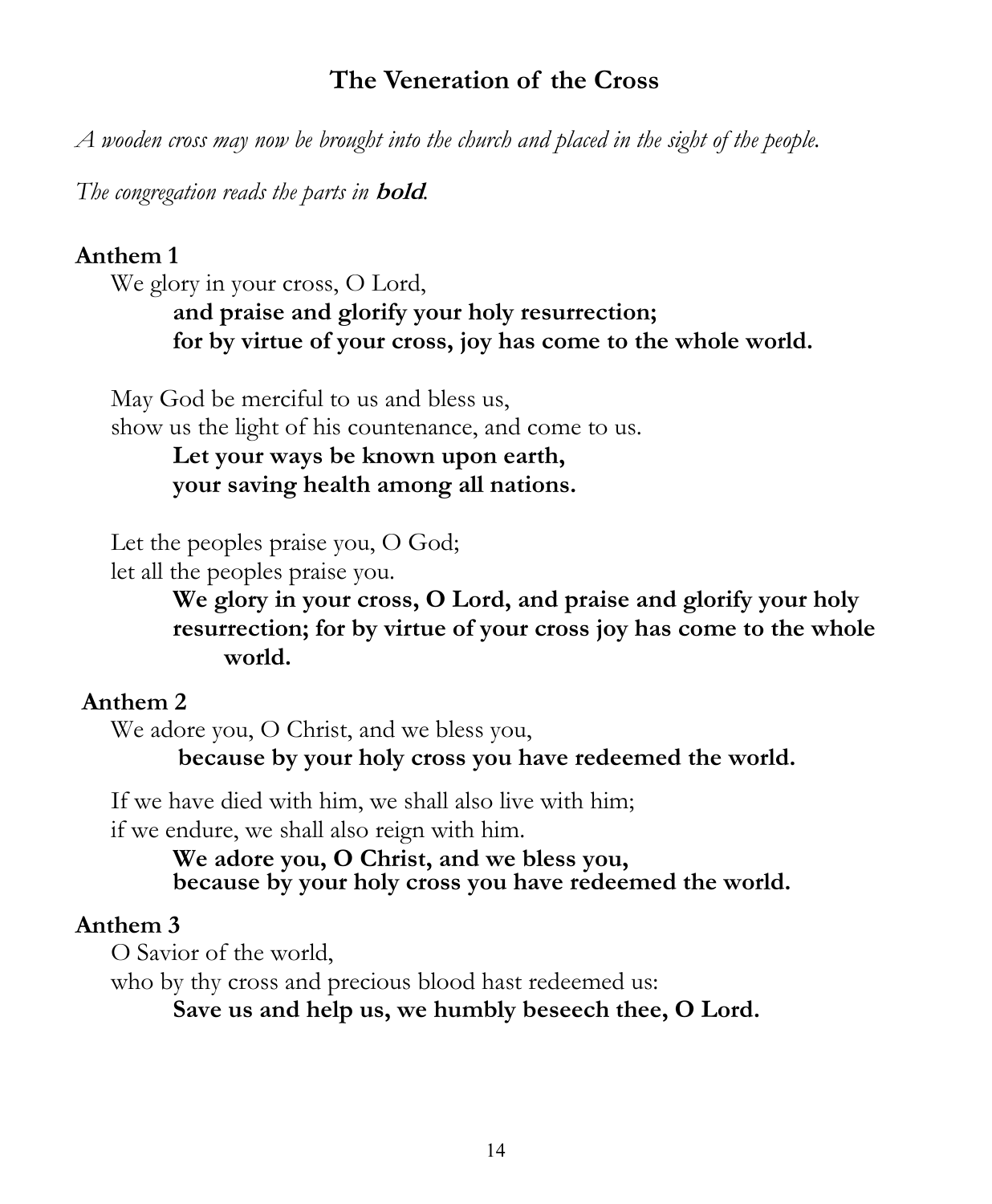## **Holy Communion from the Reserved Sacrament**

*A Confession of Sin follows. The following or some other form is used, all kneeling.* 

Most merciful God, we confess that we have sinned against you in thought, word, and deed, by what we have done, and by what we have left undone. We have not loved you with our whole heart; we have not loved our neighbors as ourselves. We are truly sorry and we humbly repent. For the sake of your Son Jesus Christ, have mercy on us and forgive us; that we may delight in your will, and walk in your ways, to the glory of your Name. **Amen**.

#### *The Priest alone says*

Almighty God have mercy on you, forgive you all your sins through our Lord Jesus Christ, strengthen you in all goodness, and by the power of the Holy Spirit keep you in eternal life. **Amen***.*

*The Lord's Prayer is said, the Celebrant first saying*

Let us pray in the words our Savior Christ has taught us.

**Our Father, who art in heaven, hallowed be thy Name, thy kingdom come, thy will be done, on earth as it is in heaven. Give us this day our daily bread. And forgive us our trespasses, as we forgive those who trespass against us. And lead us not into temptation, but deliver us from evil. For thine is the kingdom, and the power, and the glory, for ever and ever. Amen.**